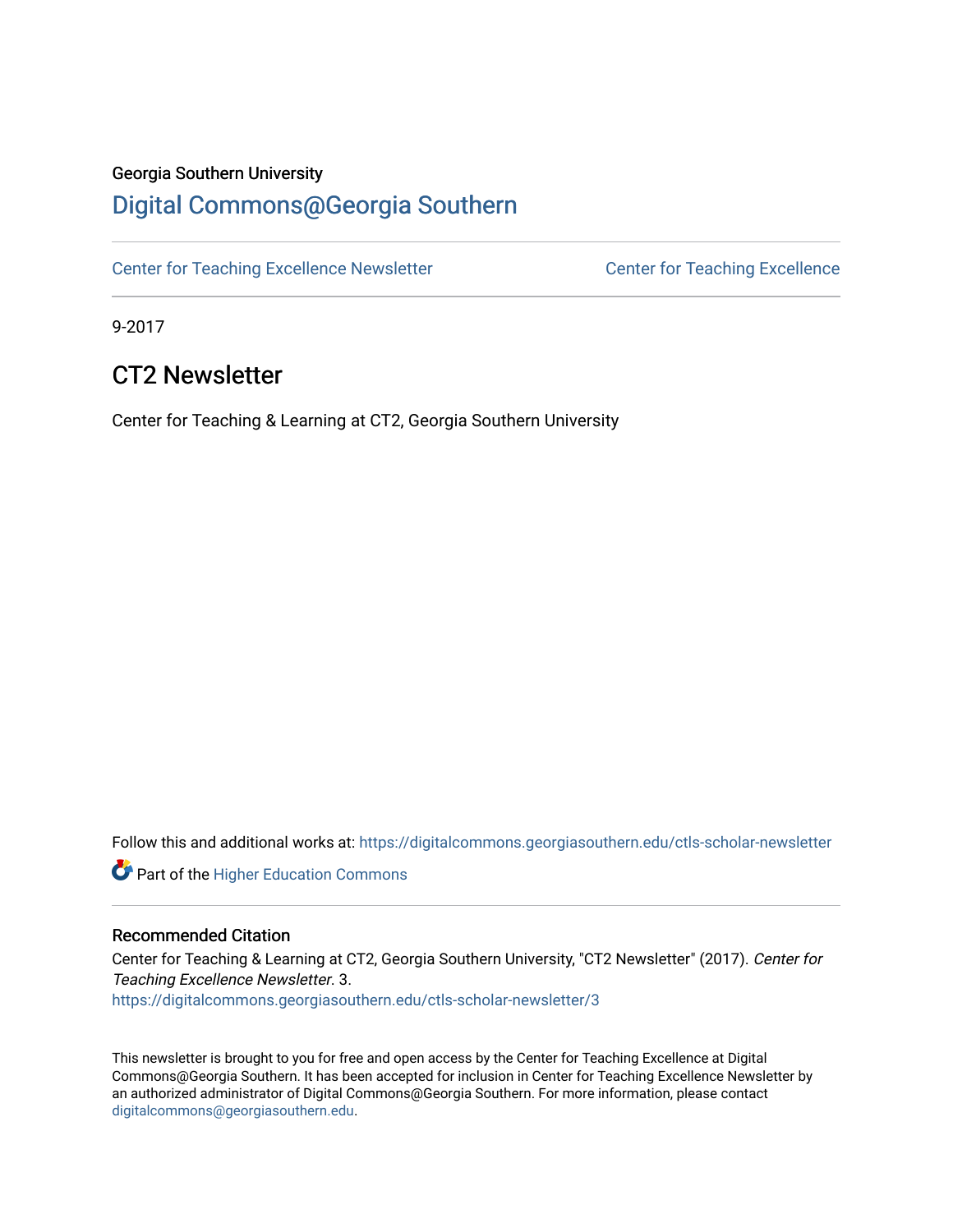SoTL Fellows | Smore

smore

# *SoTL Fellows*

# September 2017 Newsletter, CT2

# Faculty Recognition

**Like this flyer Follow Follow Contact** 

## Scholarship of Teaching and Learning Fellows Announced

Congratulations to Dr. Jinrong Li (Writing and Linguistics) and Dr. Pete Rogers (Civil Engineering and Construction Management), our 2017-2018 SoTL Fellows! The fellowship provides faculty an opportunity to work closely with a mentor from the campus SoTL leadership team on a SoTL research project and comes with a \$1,000 stipend.

Think you could be our next fellow? [Read more](http://academics.georgiasouthern.edu/sotlgsu/programs/fellows/) about the SoTL Fellowship and look for the call for submissions early in the spring semester.

## Dr. Jinrong Li

Dr. Li's SoTL project aims to examine how multilingual student writers may be able to use corpus tools to improve revision effectiveness and writing quality. This project is motivated by the need to better understand the challenges confronting these students during revision and writing and to strengthen empirical knowledge of the role of corpus tools.



[Sign up for free](https://www.smore.com/?ref=toolbar_signup) [Log in](https://www.smore.com/app/users/login)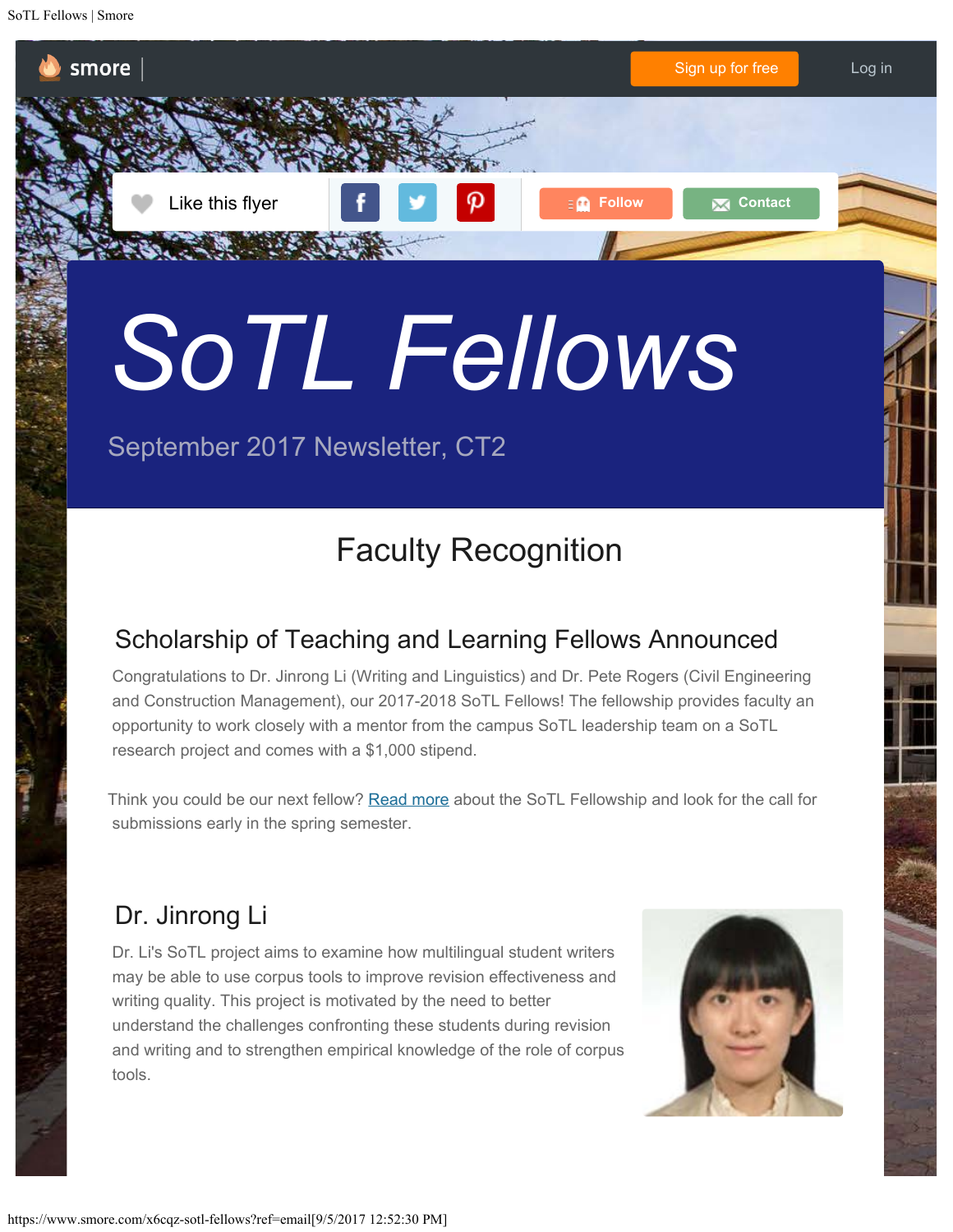

## Dr. Pete Rogers

Dr. Rogers' SoTL project examines how the online content of a flipped (inverted) course within the Civil Engineering program can be improved through the use of online videos created using a Lightboard. Data for the study includes a comparison of student performance on in-class learning activities in which the pre-class component included Lightboard videos with identical assignments in which Lightboard videos were not included. Additional quantitative and qualitative data collected through an end-ofsemester questionnaires will also be used to assess the impact of the Lightboard videos on student learning, critical thinking, and problem-solving skills.



## Quality Matters Certified Courses

Eight Georgia Southern faculty and their online courses were **officially** recognized by Quality Matters for online course design. Each course was submitted to a peer-review team of three external and QM-certified reviewers for evaluation and recommendations based on the Quality Matters Rubric. Each faculty received recognition on QM's website as well as a QM Certified Course graphic to be displayed in their course.

- Mariana Saenz, Regional Economic Development (ECON 7431)
- Stacy Kluge, Horror Cinema (FYE 1220)
- Sheri Carey, Critical Analysis of Nursing Concepts (NURS 4225)
- Rose Mary Gee, Epidemiology (NURS 6230)
- Marian Tabi, Biometrics for Advanced Practice Nursing (NURS 9131)
- Katie Mercer, Introduction to Public Health (PUBH 5520)
- Abby Johnson, Sociology and Social Work (SOCI 3135)
- Mauricio Pena Sanchez, Elementary Spanish II (SPAN 1002)

If you would like for your online course to receive official QM recognition and certification, please contact Peter Berryman, [paberryman@georgiasouthern.edu](mailto:paberryman@georgiasouthern.edu).

# [Teaching Toolbox Series](http://academics.georgiasouthern.edu/ctl/events/)

Below are this month's Teaching Toolbox workshops offerings. All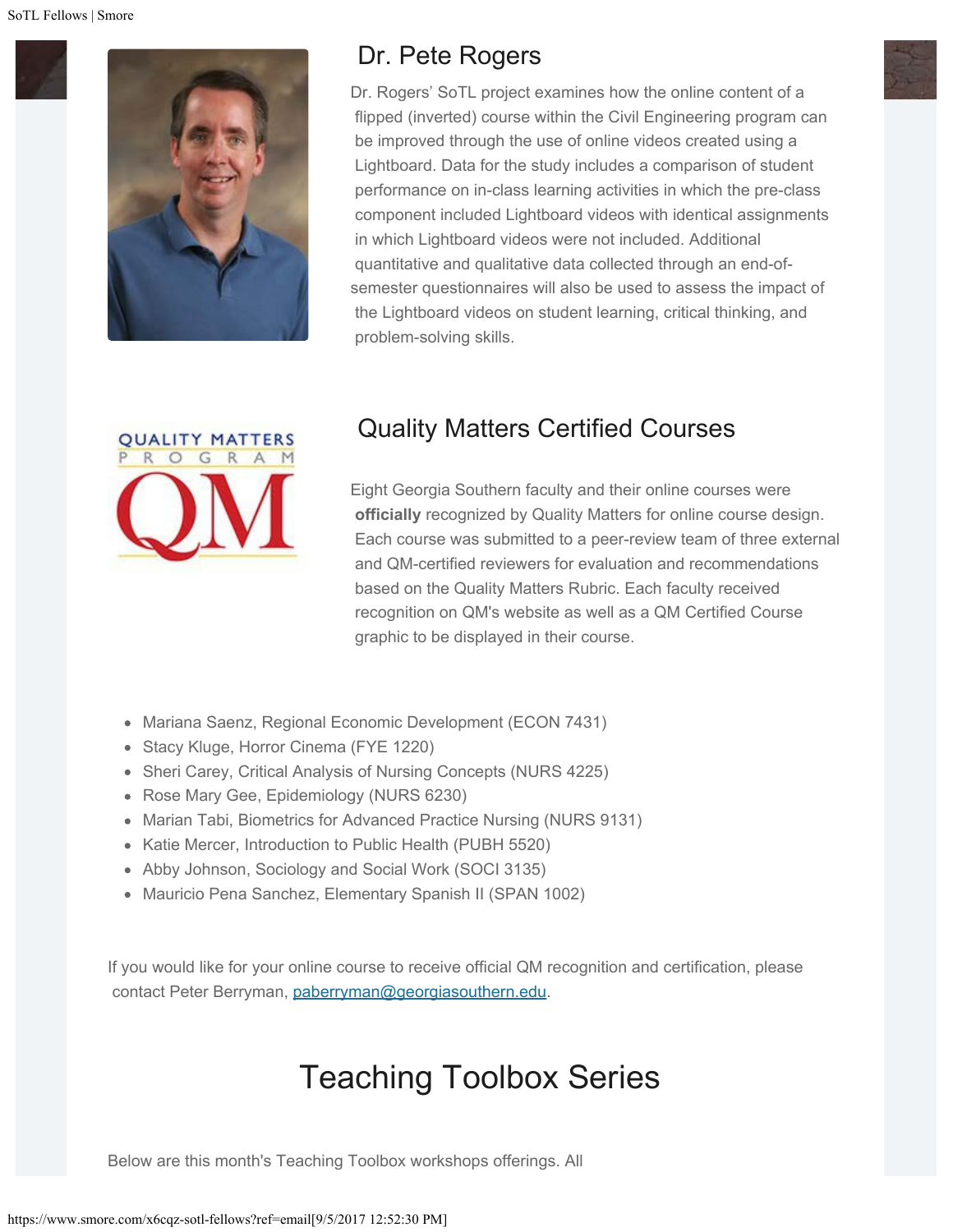faculty are welcome to attend. [Click here](http://academics.georgiasouthern.edu/ctl/certificates/new-faculty-certificate-teaching-toolkit/) to learn more about the certificate option that accompanies the Toolbox series.

- September 8; 2:30 p.m.-4:00 p.m. **[Teaching Toolbox:](https://calendar.google.com/calendar/render?eid=MWdtM2JiNzIwZG44ZmJ1ZDA3NWxmZG1nN2NfMjAxNzA5MDhUMTgzMDAwWiBjdGxAZ2VvcmdpYXNvdXRoZXJuLmVkdQ&ctz=America/New_York&sf=true&output=xml#eventpage_6)** [Teaching](https://calendar.google.com/calendar/render?eid=MWdtM2JiNzIwZG44ZmJ1ZDA3NWxmZG1nN2NfMjAxNzA5MDhUMTgzMDAwWiBjdGxAZ2VvcmdpYXNvdXRoZXJuLmVkdQ&ctz=America/New_York&sf=true&output=xml#eventpage_6)  [Large Classes](https://calendar.google.com/calendar/render?eid=MWdtM2JiNzIwZG44ZmJ1ZDA3NWxmZG1nN2NfMjAxNzA5MDhUMTgzMDAwWiBjdGxAZ2VvcmdpYXNvdXRoZXJuLmVkdQ&ctz=America/New_York&sf=true&output=xml#eventpage_6)
- September 14; 11:00 a.m.-12:15 p.m. **[Teaching Toolbox:](https://calendar.google.com/calendar/render?eid=c2ticGNwbWtlbTJlM3QwOGJldTA4aTFobGcgY3RsQGdlb3JnaWFzb3V0aGVybi5lZHU&ctz=America/New_York&sf=true&output=xml#eventpage_6)**  [Performance-Based Assessments and Rubrics](https://calendar.google.com/calendar/render?eid=c2ticGNwbWtlbTJlM3QwOGJldTA4aTFobGcgY3RsQGdlb3JnaWFzb3V0aGVybi5lZHU&ctz=America/New_York&sf=true&output=xml#eventpage_6)
- September 21; 11:00 a.m.-12:15 p.m. **[Teaching Toolbox:](https://calendar.google.com/calendar/render?eid=M3RxZ3E4N2s3dm43N291NXNsdmRnZmFkc3MgY3RsQGdlb3JnaWFzb3V0aGVybi5lZHU&ctz=America/New_York&sf=true&output=xml#eventpage_6)**  [Designing Objective Tests to Evaluate Student Learning](https://calendar.google.com/calendar/render?eid=M3RxZ3E4N2s3dm43N291NXNsdmRnZmFkc3MgY3RsQGdlb3JnaWFzb3V0aGVybi5lZHU&ctz=America/New_York&sf=true&output=xml#eventpage_6)
- September 22; 1:30 p.m.-3:00 p.m. **[Teaching Toolbox:](https://calendar.google.com/calendar/render?eid=NHV0MGc3ZmZrbDBwNGJyMDNkcnJmNnFldWUgY3RsQGdlb3JnaWFzb3V0aGVybi5lZHU&ctz=America/New_York&sf=true&output=xml#eventpage_6)** [Effective Response to Student Writing](https://calendar.google.com/calendar/render?eid=NHV0MGc3ZmZrbDBwNGJyMDNkcnJmNnFldWUgY3RsQGdlb3JnaWFzb3V0aGVybi5lZHU&ctz=America/New_York&sf=true&output=xml#eventpage_6)
- **September 28; 2:00 p.m.-3:15 p.m. [Teaching Toolbox:](https://calendar.google.com/calendar/render?eid=YWJxdTZ1MWhjbWM0b2pybTI1dmgybGc4bjAgY3RsQGdlb3JnaWFzb3V0aGVybi5lZHU&ctz=America/New_York&sf=true&output=xml#eventpage_6) [Leading Discussions](https://calendar.google.com/calendar/render?eid=YWJxdTZ1MWhjbWM0b2pybTI1dmgybGc4bjAgY3RsQGdlb3JnaWFzb3V0aGVybi5lZHU&ctz=America/New_York&sf=true&output=xml#eventpage_6)**

\*Per the Provost's requirements, new faculty must attend 4 Teaching Toolbox workshops within their first year at Georgia Southern.



## Folio Training

- September 26, 3 p.m. **[Brightspace Desire2Learn](http://academics.georgiasouthern.edu/col/folio-support/technical-workshops/)  [Assignment Grader](http://academics.georgiasouthern.edu/col/folio-support/technical-workshops/)**
- September 27, 3 p.m. - **Wix for ePortfolios and Websites**

Our special guest speaker for September 27, Dr. Jennifer Kowalewski of the Communications Arts Department, will be presenting on Wix. Wix provides all the tools and features you need to build an amazing website or ePortfolio FREE. As a free Wix user, you get unlimited use of an advanced design platform.

#### [Register now!](https://georgiasouthern.gosignmeup.com/Public/Membership/Login?returnUrl=https%3A%2F%2Fgeorgiasouthern.gosignmeup.com%2FPublic%2FCourse%2FBrowse)

\*Folio workshops are not considered part of the Teaching Toolbox.

## Book Discussion Group

Time is running out to register for a fall book discussion group. Participation is limited to 10, and all participants receive a copy of the book at the first meeting.

#### **Saundra McGuire,** *Teach Students How to Learn*

In this book, the author provides specific, practical, research-based

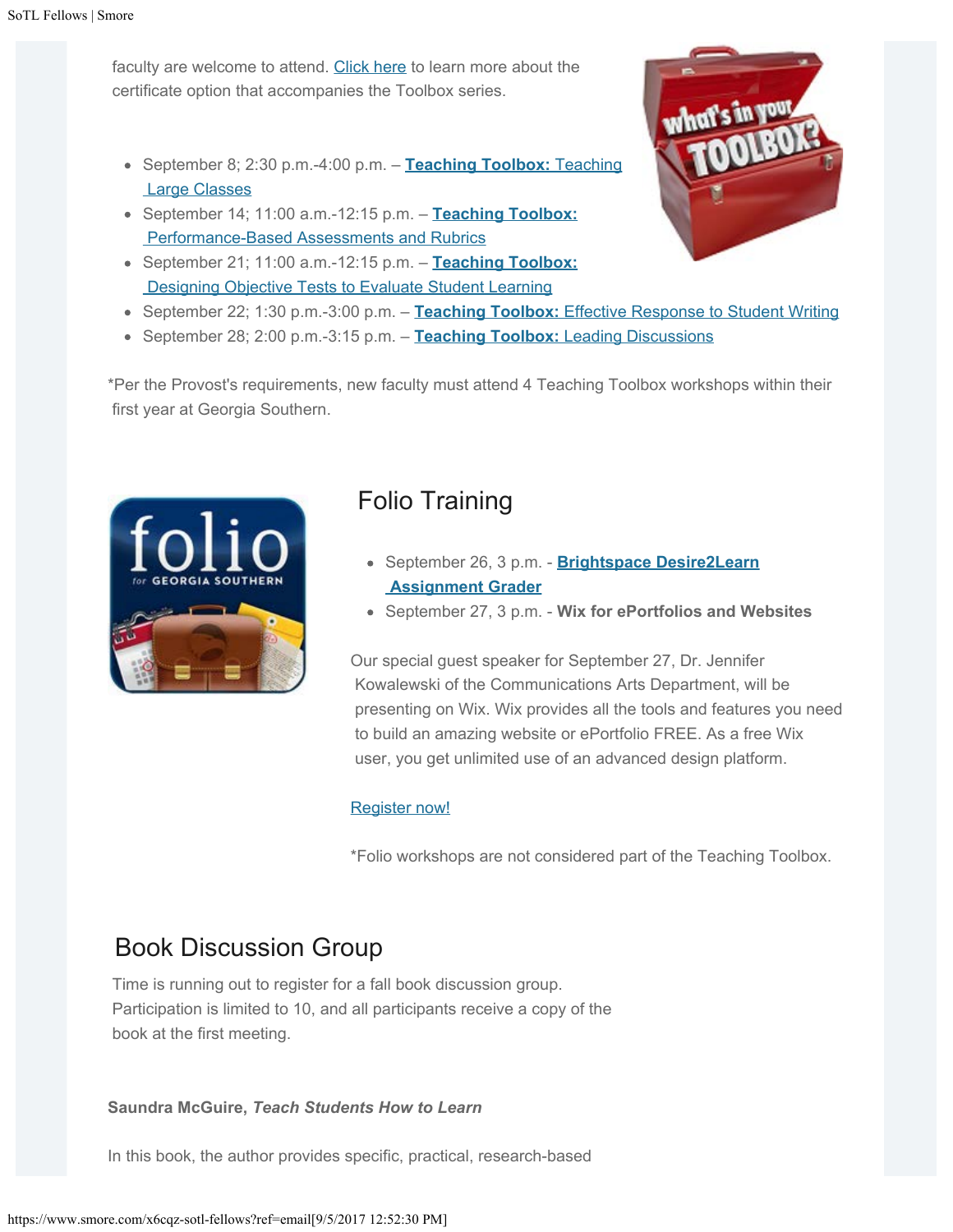

 strategies to teach students how to learn. Come discover strategies that will positively influence student learning in your classes.

Saundra McGuire will be visiting campus to give a presentation to faculty on October 31. We hope you'll join us for this special event!

## Observations and Mid-semester Student Feedback

It's never too early to schedule an observation. If you're looking to gain some insights about your teaching, contact one of our Instructional Coordinators to set up a consultation and schedule an observation today!

We also offer mid-semester student feedback sessions to help you get the student perspective on your teaching. These sessions should be scheduled to take place between weeks 5 and 10 for best results. Don't know what a mid-semester student feedback session is? [Learn more](http://academics.georgiasouthern.edu/ctl/feedback/). Be sure to schedule yours soon as requests come in quickly!

# Who Do I Contact?



 Dr. Lauren Barbeau [lbarbeau@georgiasouthern.](mailto:lbarbeau@georgiasouthern.edu)



 Dr. Claudia Cornejo Happel [ccornejohappel@georgiasou](mailto:ccornejohappel@georgiasouthern.edu)



 Debbie Walker [dwalker@georgiasouthern.e](mailto:dwalker@georgiasouthern.edu) [du](mailto:dwalker@georgiasouthern.edu)